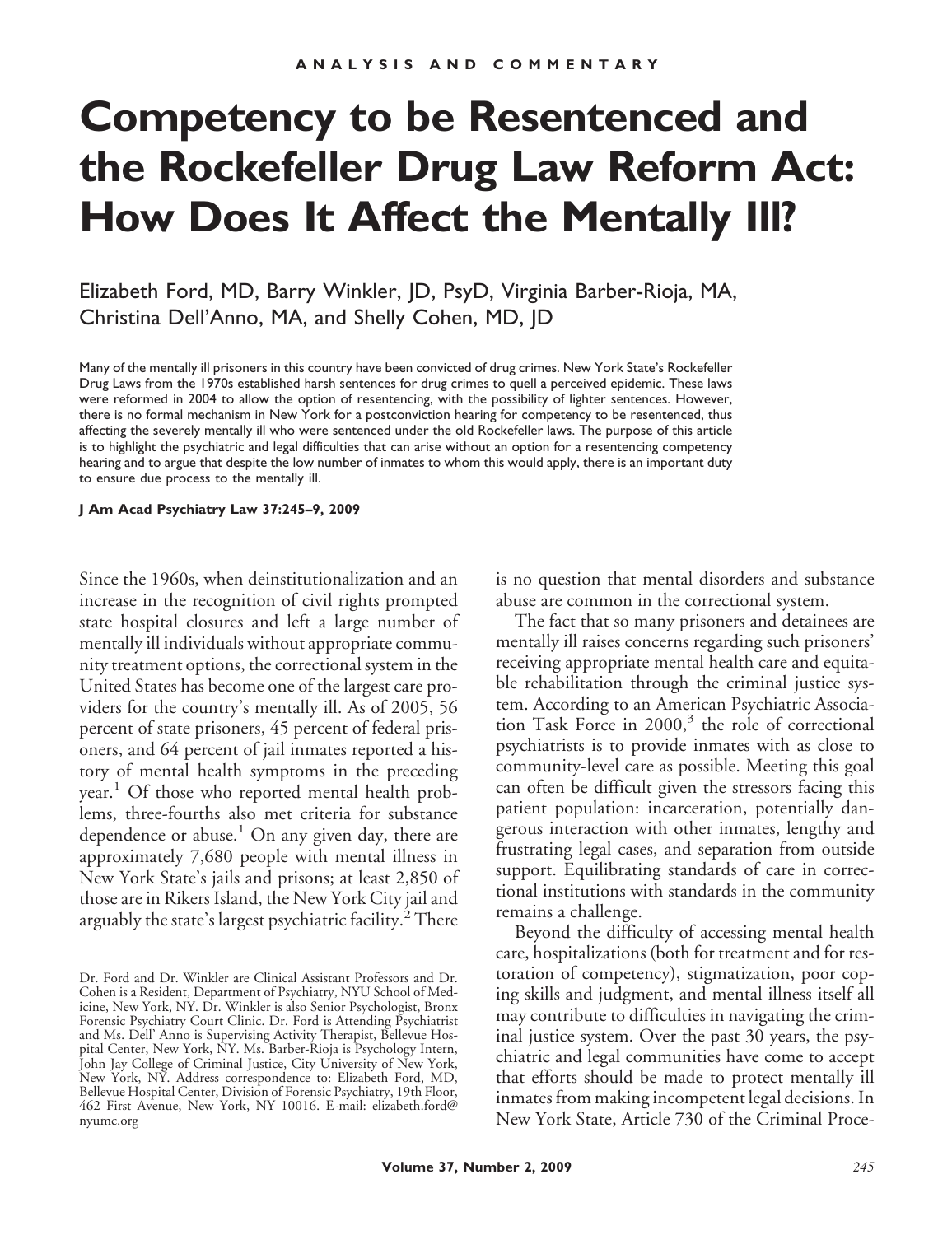dure Law (CPL 730; Fitness to Proceed) $4$  is designed to ensure competency until sentencing by authorizing the court to order a competency examination at any time before sentencing. However, there is no formal mechanism in place to assure competency in the event of resentencing. This shortcoming has been recognized in recent years in New York State, as reforms in the Rockefeller Drug Laws have created a subpopulation of mentally ill inmates who find themselves at increased risk of such adjudicative incompetence.

In light of what the authors feel is a deficiency in the Rockefeller Drug Law Reform Act as it relates to mentally ill offenders—namely, no formal provision for a competency evaluation to be resentenced—two questions arise. Should there be a standard for competency to be resentenced as legislation changes and more prisoners become eligible for alternative sentences? And if there should be such a standard, what should it be?

The purpose of this article is to address the first question and argue in favor of a resentencing competency standard by discussing the Rockefeller Laws and subsequent Reform Act, providing a case scenario of how current deficiencies in the Act affect the mentally ill, and exploring criminal competency standards. Although the second question is outside the scope of this article, we will mention it briefly in the discussion.

# **History of the Rockefeller Drug Laws**

In 1973, the New York State Legislature passed a set of drug laws intended to be some of the most severe in the country. Named for then Governor Nelson Rockefeller, the Rockefeller Drug Laws established mandatory prison sentences for the unlawful sale and possession of controlled substances.<sup>5</sup> These laws were prompted by the idea that the only way to quell the perceived drug epidemic was through the application of inflexible and severe punishment.<sup>6</sup> Under these laws, jail sentences were based solely on the quantity of drugs possessed or sold by the offender, without any consideration of the nature or level of the offender's involvement in the transaction.<sup>7</sup> The penalties were also applied without regard to the offender's character, background, or mental status.

Over the past several years, the Rockefeller Drug Laws have been increasingly criticized for contributing to the overcrowding of state prisons and for unjust enforcement, primarily against nonviolent, lowlevel dealers or addicts who are caught with a large quantity of drugs. For example, the harshest provision of this statute mandated a judge to impose a prison term of 15 years to life on anyone convicted of selling two ounces or possessing eight ounces of any narcotic substance.<sup>8,9</sup>

Consequently, in December 2004, then Governor George Pataki signed into law the Rockefeller Drug Law Reform Act, which significantly affected both future and existing prison sentences for Class A-I felony drug convictions.<sup>7</sup> The reform was expanded to include lower level Class A-II drug felonies in August of 2005. As a result of the new laws, inmates currently serving indeterminate sentences (e.g., 15 years to life) for Class A-I and A-II drug convictions under the old law have become eligible for discretionary resentencing to determinate (i.e., fixed-duration) sentences.  $5,7,10$ 

Under the Reform Act, approximately 1,000 New York State inmates are eligible for resentencing.<sup>11,12</sup> A procedure has been established for affected inmates to apply to the court for resentencing, and if accepted, an inmate has the option to accept or reject the new sentence.<sup>10</sup> This decision should not be made lightly. In some cases, an inmate may be eligible for release on parole under the old indeterminate sentence earlier than the expiration date of the new determinate sentence.<sup>10</sup> However, parole requires a hearing and is not a guaranteed outcome, while the new determinate sentence would expire on a certain date. Thus, the inmate must be able to weigh the advantages of both the old and new sentences before coming to a decision.

Given that the Reform Act triggers a potentially complicated decision and that competency at trial does not necessarily last for the duration of one's sentence, an inmate's competency should be considered at resentencing. Questions regarding an offender's understanding of the court proceedings and the resentencing options, as well as his ability to make an informed decision, may arise during the subsequent resentencing hearings. CPL 730 applies only to presentenced prisoners. Article 390 of the Criminal Procedure  $Law<sup>13</sup>$  which allows for a psychiatric examination of a defendant to provide guidelines to the court regarding relevant treatment options and to raise concerns about competency before sentencing, also only applies to pre-sentenced prisoners. Therefore, as it stands, the approximately 1,000 state pris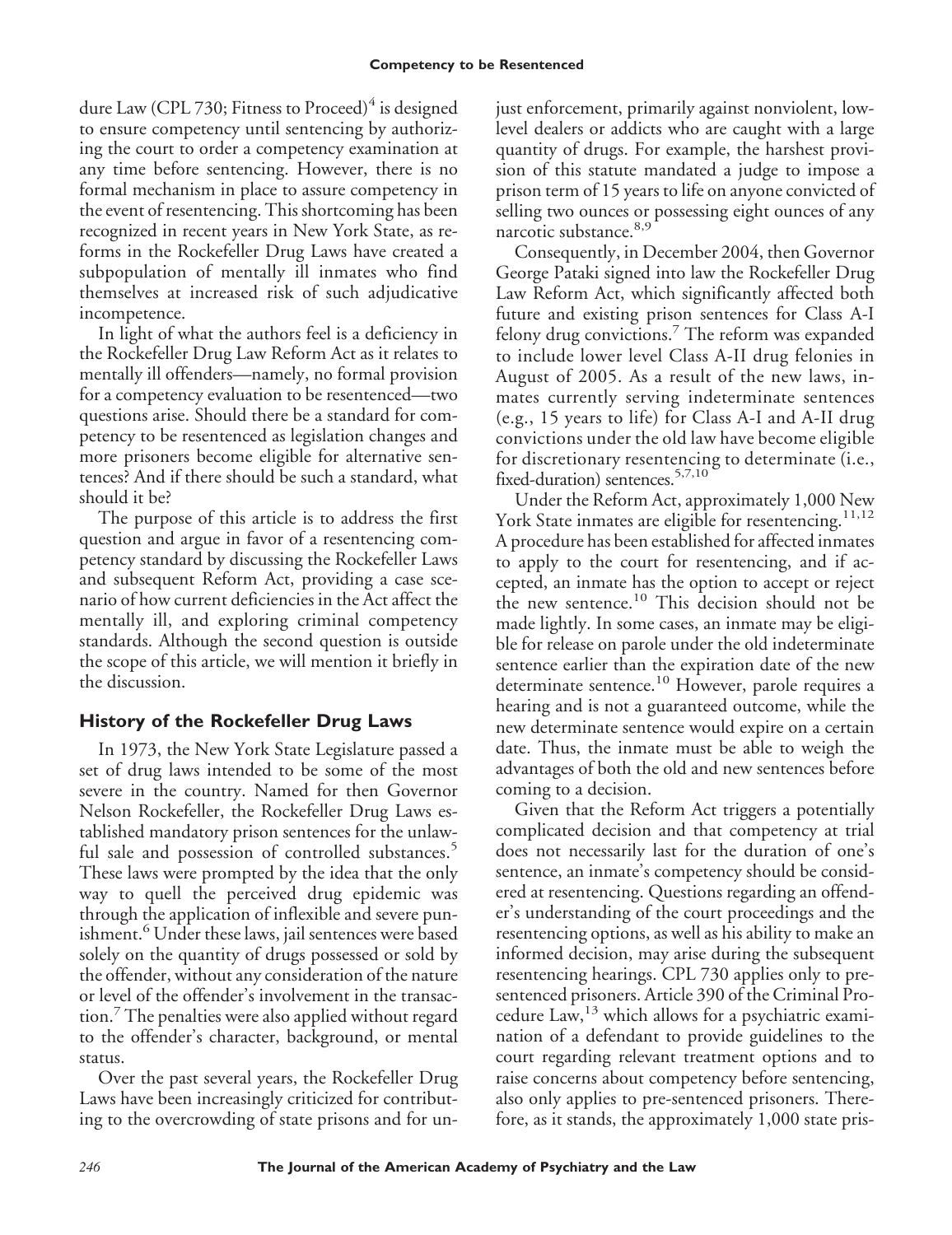oners eligible for resentencing under the Reform Act do not have access to an official competency hearing.

### **The Problem for Mentally Ill Prisoners**

Imagine the following case scenario, a realistic one in our clinical experience, and consider the problems that may arise when official competency hearings are not available for prisoners being resentenced. A middle-aged man with no known psychiatry history before his incarceration is arrested and sentenced under the Rockefeller Drug Laws on felony drug charges. Over time, he begins to behave bizarrely, reports perceptual disturbances, and becomes increasingly disheveled and odd, laughing and talking to himself. He seems to meet criteria for schizophrenia, undifferentiated type.

Following the Rockefeller Drug Law Reform Act, an attorney files a motion for him to be resentenced. When he appears before the judge, he is clearly psychotic, and the judge orders that he receive mental health treatment in a hospital, as occurs in pretrial competence evaluations. However, correctional officials do not follow through on the judge's order to remove him to the hospital because he is already a sentenced prisoner and therefore does not qualify for the same restoration of competence treatment as pretrial detainees. He remains in jail for some time and becomes increasingly psychotic. Eventually, he is transferred to an inpatient service, where he is treated involuntarily and has only modest improvement in his condition. He continues to believe that he can walk out of the hospital or jail whenever he wants.

His attorney, meanwhile, tries unsuccessfully to vacate the inmate's original sentence so that he can attain the status of a pre-sentenced prisoner and be eligible for forensic hospitalization under CPL 730. The attorney then lobbies for a competency examination, claiming that despite the inmate's status as a sentenced prisoner, he has a constitutional right to be resentenced and to understand what that involves. The judge agrees and orders a competency evaluation, implying that he feels it is the most appropriate option, since the Reform Act does not provide guidance for such contingencies. Following the evaluation, the inmate is found not competent.

After more than a year of disagreements over procedure and agency responsibilities among government officials, the inmate is finally transferred to a facility to receive treatment to restore competency. After two years, he is eventually considered competent and is resentenced to a determinate term.

## **Criminal Competency**

Evaluations of competency to stand trial are critical for the maintenance of fair jurisprudence in this country; it is considered inappropriate and unfair to try, convict, or punish a defendant who is incompetent.<sup>14</sup> Society also has an interest that the defendant be a conscious and intelligent participant in the adversarial system.<sup>15</sup>

It is commonly believed that the concept of competency first arose at least as early as the 17th century when the English courts encountered defendants who stood mute when required to make a plea. The individual could then be found "mute of malice" or "mute by visitation from God" (Ref. 15, p 126). The latter category initially referred to the literally deaf and mute, but over time it also included lunatics, and these individuals were not expected to enter a plea.<sup>15</sup> Early English court decisions similarly endorsed the idea that subjecting certain types of individuals to trial was unfair. In *Frith's Case* in 1790,<sup>16</sup> the court postponed trial until "by collecting together his intellects, and having them entire, [the defendant] shall be able so to model his defense and to ward off the punishment of the law" (Ref. 16, p 307). English common law influenced the development of American criminal law, including the concept of competency. In 1899, the Court of Appeals case of *Youtsey v. United States*<sup>17</sup> linked trial competency to the U.S. Constitution. The common law prohibition against trials *in absentia* represents the earliest foundation of the legal construct of competency. "Just as a criminal defendant has the basic right to be *physically* present at trial to confront his or her accusers, a defendant must be *mentally* present or aware enough of the legal situation to meaningfully confront his or her accusers" (Ref. 18, p 360, emphasis in original).

In 1960, the U.S. Supreme Court first established a federal standard for competence to stand trial in *Dusky v. United States.*<sup>19</sup> In that decision, the Court outlined the two prongs of competence: the capacity to understand the criminal process ("a rational as well as factual understanding of proceedings against him" [Ref. 19, p 402]), and the ability to function in that process ("a sufficient present ability to consult with his attorney with a reasonable degree of rational understanding" [Ref. 19, p 402]).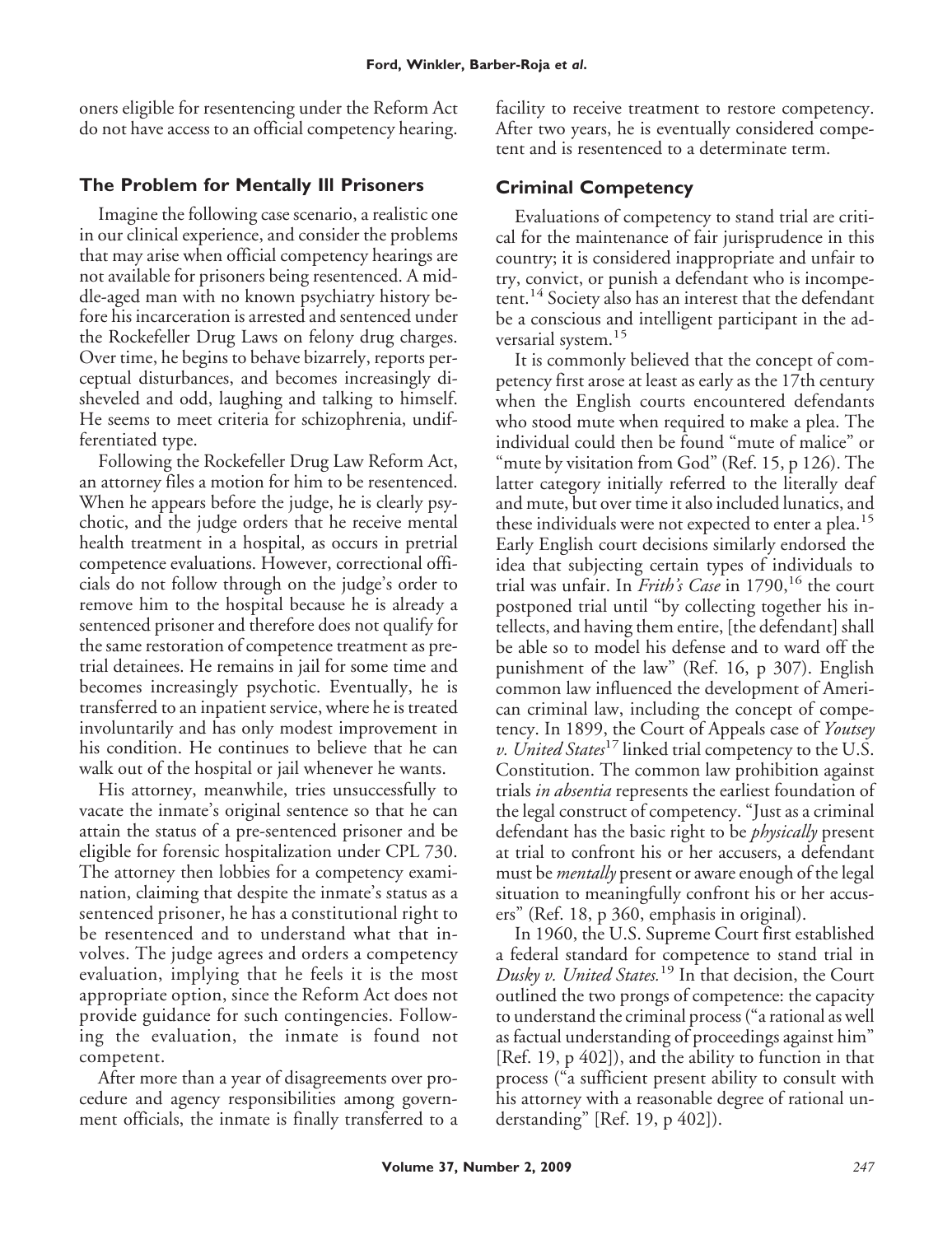There are nuances in this decision that warrant consideration. First, *Dusky* established that competence focuses on present ability*,* distinguishing it from the test for criminal responsibility (mental state at the time of the offense). Second, the *Dusky* test refers to capacity as opposed to willingness. Therefore, unless the defendant's unwillingness to participate is the result of psychopathology, the mere lack of motivation will not lead to a lack of competency. Third, the standard states that the defendant must have a reasonable degree of understanding; perfect understanding is not required. Finally, the *Dusky* standard emphasizes the presence or absence of rational as well as factual understanding. Therefore, even if a defendant understands the sentence associated with his criminal act, such as in the case scenario we described, he may still be found incompetent if, for example, as a result of mental illness, he psychotically believes that he will be able to leave prison whenever he wants.

The *Dusky* formulation has constitutional status and is followed by many state courts; others have incorporated it into similar standards. For example, the New York State statute defines an "incapacitated person" as "a defendant who as a result of mental disease or defect lacks capacity to understand the proceedings against him or to assist in his own defense."<sup>20</sup>

Although the term competency to stand trial implies only the evaluation of a defendant's ability at trial, the U.S. Supreme Court's decision in *Godinez v. Moran*<sup>21</sup> allowed the same standard of competence to be applied across a spectrum of legal decisions in all federal jurisdictions and most states. This broad application has included decisions regarding competency to confess, competency to plead guilty, and competency to waive one's right to counsel. Although *Godinez* helped clarify competency in presentenced prisoners, most states apply the test for competency to stand trial during the sentencing phase, $^{22}$  when the state of being competent to stand trial is presumed still to be in effect. $^{23}$ 

### **Discussion**

The legal process allows for raising the matter of a defendant's competence at any point in criminal legal proceedings, including during trial and at sentencing.<sup>24</sup> There are formal mechanisms in place for this evaluation to occur until sentencing, but not in the event of resentencing. Although in the case scenario we described the question of the defendant's competence was not raised at trial or sentencing, his apparent lack of competence after sentencing and before resentencing raises significant concerns.

Given the complicated nature of the choice that the Reform Act presents to eligible inmates, we feel that a formal competency evaluation should be considered for inmates who seem potentially unable to make a reasonable or rational decision. In our case scenario, successful resentencing occurred only after much disagreement over procedure and multiple hospitalizations and with the persistence of a diligent attorney. There are mentally ill inmates in prison who are not competent to be resentenced. Without the benefit of sustained advocacy, we wonder what will happen to them. We recommend that the New York State Legislature consider formalizing this competency evaluation, as for pre-sentenced prisoners under CPL 730, to ensure that defendants in circumstances similar to those we have described are afforded a fair opportunity to participate in legal proceedings.

We see the strongest argument against such a proposal as primarily political. With only a thousand defendants eligible for resentencing under the Reform Act and only a small percentage of that thousand likely to be mentally ill and/or incompetent, the legislature may be hard pressed to justify the devotion of time, energy, and political impetus to amend a law that has taken over 30 years to reform. However, the legislature and the courts have repeatedly endorsed the importance of ensuring competency to stand trial. CPL 730 itself is a manifestation of the legislature's understanding of this long-accepted principle. The numerous cases referenced herein suggest the judiciary's upholding of the legislature's intent. The need to ensure due process by implementing procedures to protect an individual's right not to be tried or convicted while incompetent should extend to the resentencing phase described in the Reform Act. This protection should be required regardless of the number of people affected.

We do not propose specifics about a competency standard for resentencing as that would involve a much lengthier discussion. However, it should be noted that there is precedent (despite *Godinez*), in the forensic literature and in case law, for considering alternate standards in assessing competency at various points in legal proceedings. For example, Slobogin<sup>25</sup> argues that pleading guilty entails a higher level of competency than standing trial and